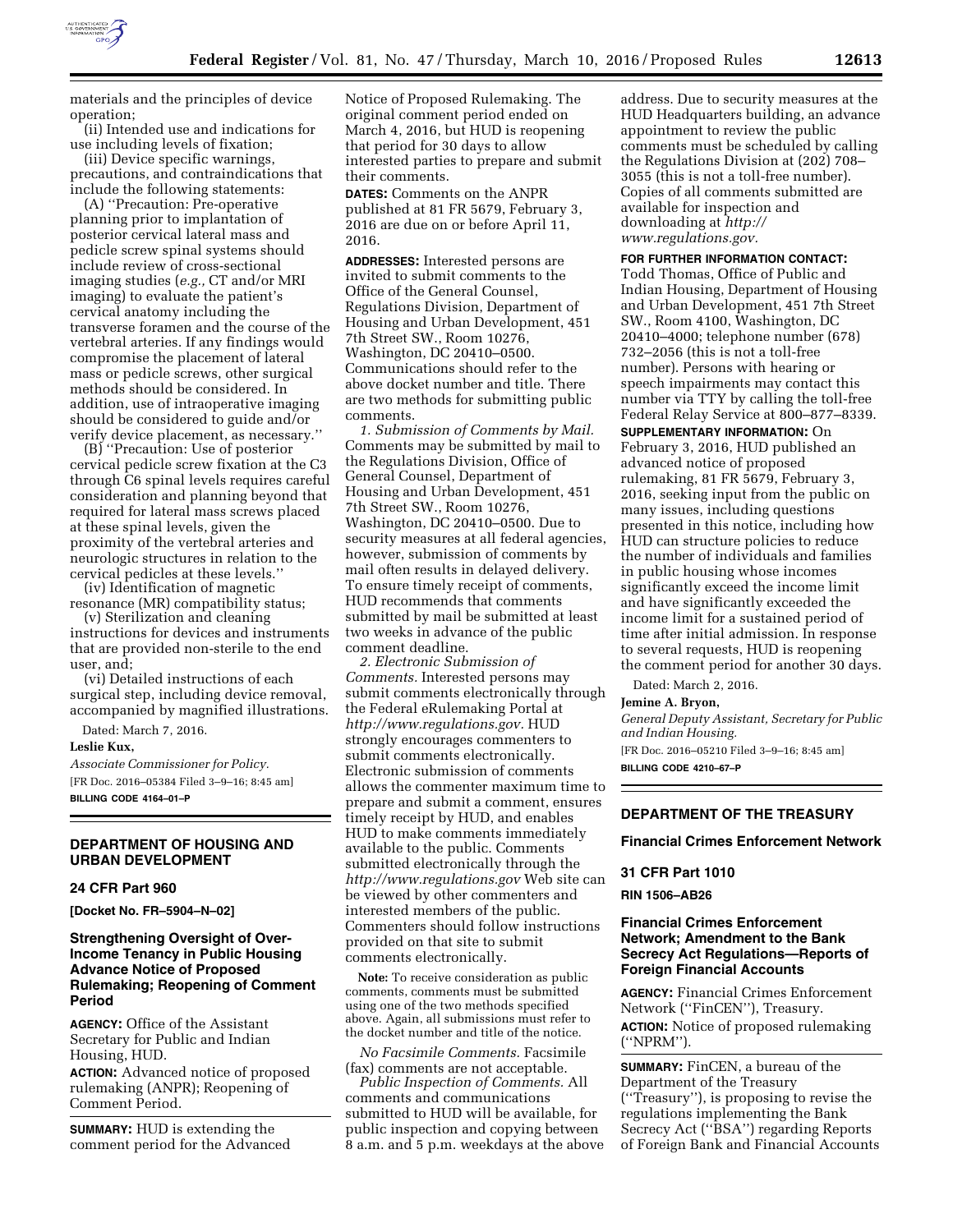(''FBAR''). The proposed rule would expand and clarify the exemptions for certain U.S. persons with signature or other authority over foreign financial accounts. In addition, the proposed rule would remove the special rules permitting limited account information to be reported when a U.S. person has financial interest in or signature authority over 25 or more foreign financial accounts. The proposed rule would also make several other changes, including a change to the filing date for FBAR reports due in 2017 and a revision to reflect electronic filing of FBARs.

**DATES:** Written comments on the notice of proposed rulemaking may be submitted on or before May 9, 2016. **ADDRESSES:** Comments may be submitted, identified by Regulatory Identification Number (''RIN'') 1506– AB26, by any of the following methods:

• *Federal E-rulemaking Portal: [http://](http://www.regulations.gov) [www.regulations.gov.](http://www.regulations.gov)* Follow the instructions for submitting comments. Include RIN 1506–AB26 in the submission. Refer to Docket Number FINCEN–2014–0006.

• *Mail:* FinCEN, P.O. Box 39, Vienna, VA 22183. Include 1506–AB26 in the body of the text. Please submit comments by one method only. All comments submitted in response to this NPRM will become a matter of public record. Therefore, you should submit only information that you wish to make publicly available.

• *Inspection of comments:* The public dockets for FinCEN can be found at Regulations.gov. **Federal Register**  notices published by FinCEN are searchable by docket number, RIN, or document title, among other things, and the docket number, RIN, and title may be found at the beginning of the notice. FinCEN uses the electronic, Internetaccessible dockets at Regulations.gov as their complete, official-record docket; all hard copies of materials that should be in the docket, including public comments, are electronically scanned and placed in the docket. In general, FinCEN will make all comments publicly available by posting them on *[http://www.regulations.gov.](http://www.regulations.gov)* 

**FOR FURTHER INFORMATION CONTACT:**  FinCEN Resource Center at 1–800–767– 2825 or 1–703–905–3591 (not a toll free number) and select option 3 for regulatory questions. Email inquiries can be sent to *[FRC@fincen.gov.](mailto:FRC@fincen.gov)* 

# **SUPPLEMENTARY INFORMATION:**

## **I. Introduction**

The potential misuse of foreign financial accounts to evade domestic criminal, tax, and regulatory laws has been a long-held congressional concern. The House report on the bill leading to the enactment of the BSA described the use of undisclosed foreign financial accounts for a wide range of abuses.1 More than four decades after the BSA's enactment, foreign financial accounts can still be used for many of the abuses Congress catalogued when it passed the BSA, and transparency with respect to the foreign accounts of U.S. persons continues to aid law enforcement and deter illicit use.

#### **II. Background**

### *A. Statutory and Regulatory Background*

The BSA, Titles I and II of Public Law 91–508, as amended, codified at 12 U.S.C. 1829b, 12 U.S.C. 1951–1959, and 31 U.S.C. 5311–5314 and 5316–5332, authorizes the Secretary of the Treasury (''Secretary''), among other things, to issue regulations requiring persons to keep records and file reports that are determined to have a high degree of usefulness in criminal, tax, regulatory, and counter-terrorism matters. The regulations implementing the BSA appear at 31 CFR chapter X. The Secretary's authority to administer the BSA has been delegated to the Director of FinCEN.2

Under 31 U.S.C. 5314 the Secretary is authorized to require any ''resident or citizen of the United States or a person in, and doing business in, the United States, to . . . keep records and file reports, when the resident, citizen, or person makes a transaction or maintains a relation for any person with a foreign financial agency.'' The term ''foreign financial agency'' encompasses the activities found in the statutory definition of ''financial agency,'' 3 which means, in pertinent part, ''a person acting for a person as a financial institution, bailee, depository trustee, or agent, or acting in a similar way related to money, credit, securities, gold, or a transaction in money, credit, securities, or gold.'' 4 The Secretary is also

2Treasury Order 180–01 (Sept. 26, 2002).

4*See* 31 U.S.C. 5312(a)(1), which exempts from the definition of financial agency a person acting for a country, a monetary or financial authority acting as a monetary or financial authority or an international financial institution of which the United States government is a member.

authorized to prescribe exemptions to the reporting requirement and to prescribe other matters the Secretary considers necessary to carry out section 5314.5

The regulations implementing 31 U.S.C. 5314 appear at 31 CFR 1010.350, 1010.306, and 1010.420. Section 1010.350 generally requires each U.S. person having a financial interest in, or signature or other authority over, a bank, securities, or other financial account in a foreign country to report such relationship to the Commissioner of Internal Revenue for each year in which such relationship exists, and provide such information as shall be specified in a reporting form prescribed under 31 U.S.C. 5314 to be filed by such persons. Section 1010.306 requires the form to be filed with respect to foreign financial accounts exceeding \$10,000 maintained during the previous calendar year. The form must be filed on or before June 30 of each calendar year for accounts maintained during the previous calendar year.6 The form used to file the report required by section 1010.350 is the Report of Foreign Bank and Financial Accounts—FinCEN Form 114 (''FBAR''), which, since July 1, 2013, must be filed electronically.7 Section 1010.420 requires records of foreign financial accounts to be maintained for each U.S. person having a financial interest in or signature or other authority over such accounts. The records must be maintained for a period of five years.<sup>8</sup>

The authority to enforce the provisions of 31 U.S.C. 5314 and its implementing regulations has been redelegated from FinCEN to the Commissioner of Internal Revenue by means of a Memorandum of Agreement between FinCEN and the Internal Revenue Service (''IRS'') dated April 2, 2003.9 With this delegation, FinCEN conferred upon the IRS the authority to enforce the FBAR provisions of the BSA and its implementing regulations,

 $6$  In accordance with section 2006(b)(11) of Public Law 114–41 the filing due date for the report will be April 15 effective with the 2016 reporting year. Extensions to October 15 of the reporting year are available upon request.

7Formerly Form TD–F 90–22.1. FinCEN Form 114 can be completed by accessing FinCEN's BSA E-Filing System Web site—*[http://bsaefiling.fincen.](http://bsaefiling.fincen.treas.gov/main.html) [treas.gov/main.html.](http://bsaefiling.fincen.treas.gov/main.html)* 

8The penalties addressed in the BSA apply to both the FBAR reporting and recordkeeping requirement.

9*See* 31 CFR 1010.810(g).

 $^{\rm 1}\!$  The House report states:

Considerable testimony was received by the Committee from the Justice Department, the United States Attorney for the Southern District of New York, the Treasury Department, the Internal Revenue Service, the Securities and Exchange Commission, the Defense Department and the Agency for International Development about serious and widespread use of foreign financial facilities located in secrecy jurisdictions for the purpose of violating American law. H.R. Rep. No 975 91st Cong. 2d Sess. 12 (1970).

<sup>3</sup> 31 U.S.C. 5312(b)(2).

<sup>5</sup>FinCEN is proposing to replace the term exception, as was previously used in the FBAR regulation text, with the term exemption to reflect the language in 31 U.S.C. 5314 more accurately. For that reason, the preamble will refer to signature authority exemptions, as opposed to signature authority exceptions.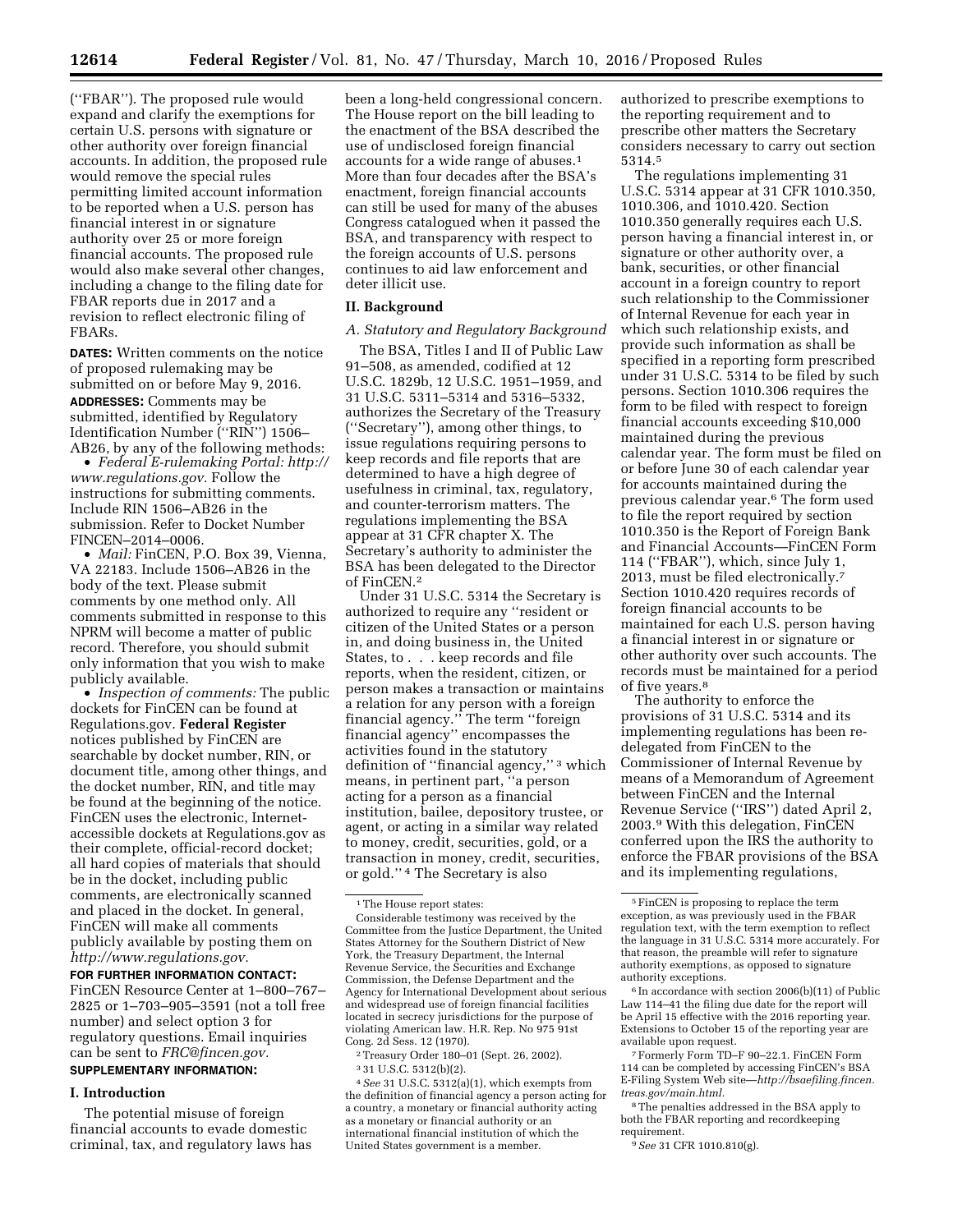investigate possible violations, and assess and collect civil penalties in connection therewith. The delegation also conferred upon the IRS the authority to: (1) Respond to public inquiries and requests for advice, (2) issue administrative rulings, and (3) provide related assistance to the public with respect to compliance with FBAR requirements. Finally, the delegation conferred upon the IRS the authority to revise the FBAR form and instructions, and to propose to FinCEN revisions of the applicable regulations for the purpose of enhancing FBAR compliance and enforcement.10

### *B. Signature Authority Exemptions Provision*

Prior to 2011, FinCEN's FBAR regulation text referred filers to the FBAR form instructions for guidance as to the specific information to be reported on the FBAR. The detailed requirements for reporting were included in the FBAR form instructions previously issued by the IRS and FinCEN. A revised FBAR form, which modified several aspects of the instructions to the form, was issued in October 2008. In the ensuing months, a number of questions and comments were received from the public seeking guidance on compliance with the revised instructions. In response to these questions and comments, FinCEN, in consultation with the IRS, issued a Notice of Proposed Rulemaking revising the reporting rules.11 The proposal was finalized in 2011 (the ''2011 FBAR regulations'').12

As part of the 2011 FBAR regulations, FinCEN included changes to exemptions, which previously appeared only in the instructions to the FBAR form, for certain U.S. persons with signature or other authority over the foreign financial accounts of certain types of federally regulated entities. These changes expanded the exemptions so that they applied to accounts held by more types of federally regulated entities.

As a result, officers and employees of the federally regulated entities (''covered entities'') listed below, are currently exempt from FBAR reporting for their signature authority over the entities' foreign financial accounts if the officer or employee has no financial interest in the foreign account:

• A bank examined by a Federal banking agency;

• a financial institution registered with and examined by the Securities and Exchange Commission (''SEC'') or the Commodity Futures Trading Commission (''CFTC'');

• an Authorized Service Provider with signature authority over a foreign financial account owned or maintained by an investment company registered with the SEC;<sup>13</sup>

• an entity with a class of equity securities listed (or American depository receipts listed) on any U.S. national securities exchange (''listed corporation'') or a U.S. subsidiary if the subsidiary is included in the consolidated report the parent filed; 14 or

• an entity that has a class of equity securities registered (or American depository receipts registered) under section 12(g) of the Securities Exchange Act ("section 12(g) corporation").<sup>15</sup>

Subsequent to the publication of the 2011 amendments to the FBAR regulation, FinCEN received several questions from industry with respect to the signature authority exemptions. In particular, many filers asked how the exemptions applied with respect to scenarios involving overlapping signature authority.16 Many filers were unsure of the breadth of the amended exemptions as they applied to scenarios involving over-lapping signature authority. "Over-lapping" signature authority occurs when an officer or employee of a *parent* entity also has signature authority over the foreign financial accounts of the parent's controlled *subsidiary* entity and vice versa. Under a literal reading of the regulation, the exemption only applies if the individual is actually ''an officer or employee of'' the particular corporate entity that holds the account, and not to situations in which the individual may have control over accounts held by affiliated corporate or other business entities that do not employ the individual.17

 $^{\rm 10}\,$  Beginning in March 2011, with the implementation of mandatory electronic filing, FinCEN has managed and instituted all changes to the FBAR and related line item and electronic instructions. FinCEN and the IRS collaborate on FBAR actions regardless of the nature of these actions.

<sup>11</sup>*See* 75 FR 8844 (February 26, 2010).

<sup>12</sup>*See* 76 FR 10234 (February 24, 2011).

<sup>13</sup> ''Authorized Service Provider'' means an entity that is registered with and examined by the SEC and that provides services to an investment company registered under the Investment Company Act of 1940. *See* 31 CFR 1010.350(f)(2)(iii).

<sup>14</sup>A U.S. entity that owns directly or indirectly more than a 50-percent interest in one or more entities required to report is permitted to file a consolidated report on behalf of itself and such other entity. *See* 31 CFR 1010.350(g)(3).

 $15$  Section  $12(g)$  corporations must have more than \$10 million in assets and a class of equity security held of record by either 2,000 persons, or 500 persons who are not accredited investors (as defined by the SEC).

<sup>&</sup>lt;sup>16</sup> FinCEN received letters from six large trade associations and 12 of the largest financial institutions, all raising similar concerns regarding the signature authority exemptions.

 $17$  As clarified at 31 CFR 1010.350(g)(3), an entity that is a United States person and which owns directly or indirectly more than a 50 percent interest in one or more other entities required to report under this section will be permitted to file a consolidated report on behalf of itself and such other entities. FinCEN considers all entities permitted to be reported together on a consolidated FBAR to be entities within the same corporate or other business structure.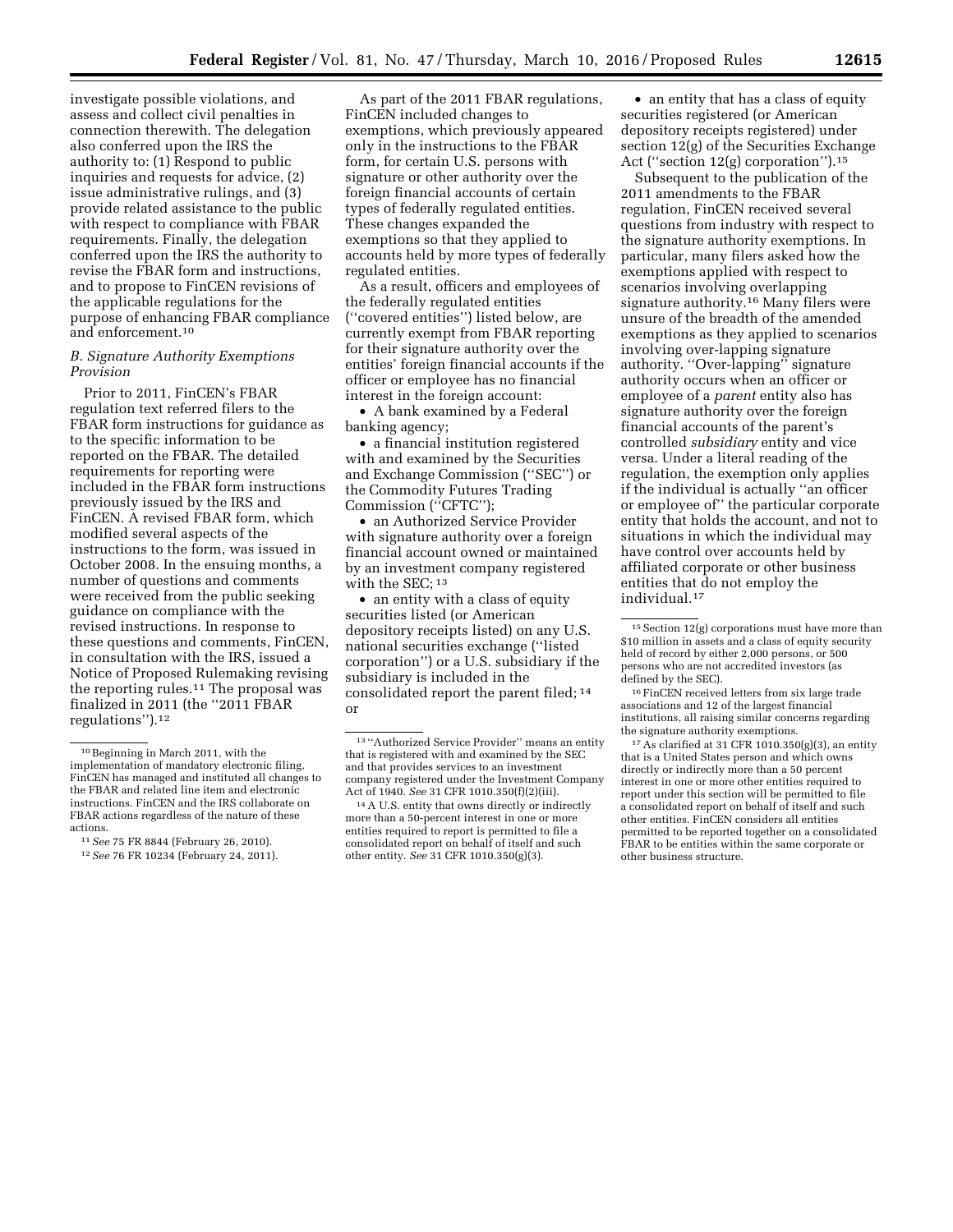Some filers believed that the pre-2011 exemptions, outlined in the FBAR form instructions, were broader than they actually were, with many filers treating the pre-2011 signature authority exemptions as being applicable to all instances of an officer or employee's over-lapping signature authority within a corporate or other business structure.18 The 2011 FBAR regulations made it clear that the signature authority exemptions did not apply to all instances of over-lapping signature authority. Following the 2011 FBAR regulations, FinCEN received requests from industry to exempt officers or employees of covered entities and their controlled subsidiaries for instances in which the officers or employees have over-lapping signature authority with respect to foreign financial accounts owned by the employer, as well as foreign financial accounts of the employer's parent and subsidiaries.19

FinCEN believes that the exemptions, in practice, may impose greater obligations on filers than necessary given the nature of the reporting.<sup>20</sup> As

19 In response to ongoing questions regarding the scope of the signature authority exemptions, and in order for FinCEN to assess the full extent of the impact of the revised signature authority exemptions, FinCEN, in close coordination with the IRS, issued FinCEN Notices 2011–1 and 2011–2 (collectively, the ''2011 Notices'') on May 31 and June 17, 2011, respectively, to extend to June 30, 2012 the FBAR filing due date for certain individuals affected by the signature authority exemptions. On February 14, 2012, FinCEN further extended the FBAR due date to June 30, 2013 via FinCEN Notice 2012–1, for filers that met the requirements of the original 2011 Notices. On December 26, 2012, FinCEN again extended the FBAR due date to June 30, 2014 via FinCEN Notice 2012–2, for those same filers. Again on December 20, 2013, FinCEN extended the FBAR due date to June 30, 2015 via FinCEN Notice 2013–1, for those same filers. Once more on December 10, 2014, FinCEN extended the FBAR due date to June 30, 2016 via FinCEN Notice 2014–1, for those same filers. Due to the strong possibility of a regulatory change to the signature authority exemptions, the complexity of this issue, along with the need to coordinate with the IRS, FinCEN further extended the FBAR due date to April 15, 2017 via FinCEN Notice 2015–1, dated December 8, 2015, for filers that met the requirements of the previous Notices. *See* FinCEN Notice 2015–1. *[https://www.fincen.gov/](https://www.fincen.gov/whatsnew/pdf/20151208.pdf) [whatsnew/pdf/20151208.pdf.](https://www.fincen.gov/whatsnew/pdf/20151208.pdf)* Note that the FBAR is a calendar year report ending December 31 of the reportable year. Beginning with the 2016 tax year, the due date for FBAR reporting is April 15 of the year following the December 31 report ending date as changed by section 2006(b)(11) of Public Law 114–41. If requested, this change also provided for a six-month extension of time to file the form (for tax years beginning after 2015).

20FinCEN has learned that up to 100 employees may have signature authority over one foreign financial account during a calendar year in order to a result, FinCEN, in consultation with the IRS, has made a policy decision to provide a simplified and expanded exemption.21 Additionally, FinCEN proposes to use the term ''agent'' to incorporate entities and individuals, such as authorized service providers and their employees, within the scope of the proposed exemption.22 The proposed exemption would eliminate the requirement for officers, employees, and agents of U.S. entities to report on accounts owned by the entity over which the officer, employee, or agent has signature authority solely due to their employment when those accounts are already required to be reported by their employer, or any other U.S. entity within the same corporate or other business structure as their U.S. employer. This proposed exemption is intended to address instances in which employees have over-lapping signature authority with respect to U.S. parent and subsidiary accounts within the same corporate or other business structure. However, the exemption for employees to report their signature authority over the foreign financial accounts of their employer would not extend to U.S. persons in instances in which no entity within their employer's corporate or other business structure has an obligation to report to FinCEN its financial interest in such accounts. For example, in instances in which a U.S. person is employed by a non-U.S. entity with no obligation to report its foreign financial accounts, and the foreign entity is not included as a subsidiary of a U.S. entity that is filing, the U.S. person would have an obligation to report his or her signature authority over the non-U.S. entity's foreign financial accounts.23 In this regard the

21This proposed amendment is consistent with Executive Order 13563, ''Improving Regulation and Regulatory Review,'' issued by the President on January 18, 2011. Section 6 of Executive Order 13563 emphasizes the importance of retrospective analysis of rules to determine whether any such regulations should be modified, expanded, streamlined, or repealed so as to make the agency's regulatory program more effective or less burdensome in achieving the regulatory objectives.

22Note that the exemption would only apply to ''agents'' who are not owners of record or holders of legal title, as described in 31 CFR 1010.350(e)(1), and that have no financial interest in the foreign financial account over which they have signature authority.

23*See* Item Instructions-Part IV of the BSA Electronic Filing Requirements For Report of Foreign Bank and Financial Accounts (FinCEN Form 114) for certain instances of truncated filing as it relates to signature authority over the foreign financial accounts of a foreign located employer. The instructions specifically note the following: ''a United States person who (1) resides outside of the scope of the reporting obligation remains unchanged.

In the past, FinCEN saw value in having these individuals report on the same foreign financial accounts as their employers as a check to ensure that the employers themselves had reported their financial interest in these accounts. It should be noted that in accordance with the 2011 FBAR regulations this dual reporting did not absolve either party from filing an FBAR as required under the regulation, except in those instances in which an officer or employee qualified for the signature authority exemptions. However, FinCEN now believes that such a check on a non-filing employer may be of limited practical value because FinCEN was made aware, particularly during the first required FBAR e-filing season, due by June 30, 2014, that employers often file FBARs on behalf of their employees with signature authority because the employers maintain the account information.24 This is in keeping with

24 Due to a number of requests from employers to e-file FBARs on behalf of their employees, on March 28, 2014, FinCEN revised the FBAR E-filing FAQs to clarify the following: FBAR E-Filing FAQs 6—Can an employer submit an FBAR via the BSA E-Filing System on behalf of its employee, who has an obligation to file an FBAR due to their signature authority over the employer's account(s)?

Yes. An employer may assist its employees in the preparation of electronic FBAR forms for BSA E-Filing. Consistent with FinCEN's instructions that provide for approved third-party filing of the FBAR, if an employer has been provided documented authority (Form 114a) by the legally obligated filers (employees with signature authority over the employer's foreign financial account(s)) to sign and submit FBARs on their behalf through the BSA E-Filing System, that employer can do so through a single BSA E-Filing institutional account established on the BSA E-File System for the employer. Form 114a (*[http://www.fincen.gov/forms/](http://www.fincen.gov/forms/files/FBARE-FileAuth114aRecordSP.pdf) [files/FBARE-FileAuth114aRecordSP.pdf](http://www.fincen.gov/forms/files/FBARE-FileAuth114aRecordSP.pdf)*) should be completed designating the employer as the filer/ preparer of the employee's FBAR. A copy of the Form 114a should be retained by the filer/employer and not sent to FinCEN. Employers can establish their institution accounts by accessing the BSA E-Filing System enrollment page (*[http://bsaefiling.](http://bsaefiling.fincen.treas.gov/Enroll.html) [fincen.treas.gov/Enroll.html](http://bsaefiling.fincen.treas.gov/Enroll.html)*), selecting the Institution option, and following the steps to enroll. If the employee does not provide its employer with the Form 114a the filings must be signed and submitted by the employee. An employee signing and submitting his or her own FBAR may use the BSA E-Filing System by accessing the No Registration FBAR page (*[http://bsaefiling.fincen.](http://bsaefiling.fincen.treas.gov/NoRegFBARFiler.html) [treas.gov/NoRegFBARFiler.html](http://bsaefiling.fincen.treas.gov/NoRegFBARFiler.html)*). If such authority

<sup>&</sup>lt;sup>18</sup> FinCEN was made aware that many large<br>ompanies may have one "treasury group." which companies may have one "treasury group," may be either at the parent corporation level or the controlled subsidiary level where employees have signature authority over the foreign financial accounts of both the parent corporation and its controlled subsidiaries, domestic and foreign.

perform their jobs. In such a scenario under the present rule, FinCEN would receive over 100 FBARs regarding the same foreign financial account information.

United States, (2) is an officer or employee of an employer who is physically located outside of the United States, and (3) has signature authority over a foreign financial account that is owned or maintained by the individual's employer should only complete Part I and Items 34–43 of Part IV.'' Such U.S. persons are excluded from reporting items 15–23 regarding account information, including the account number, the name of the foreign financial institution that holds the account, the address of the foreign financial institution, the maximum value of the account during the calendar year, and the type of account. *[http://www.fincen.](http://www.fincen.gov/forms/files/FBAR%20Line%20Item%20Filing%20Instructions.pdf) [gov/forms/files/FBAR%20Line%20Item%20Filing](http://www.fincen.gov/forms/files/FBAR%20Line%20Item%20Filing%20Instructions.pdf) [%20Instructions.pdf.](http://www.fincen.gov/forms/files/FBAR%20Line%20Item%20Filing%20Instructions.pdf)*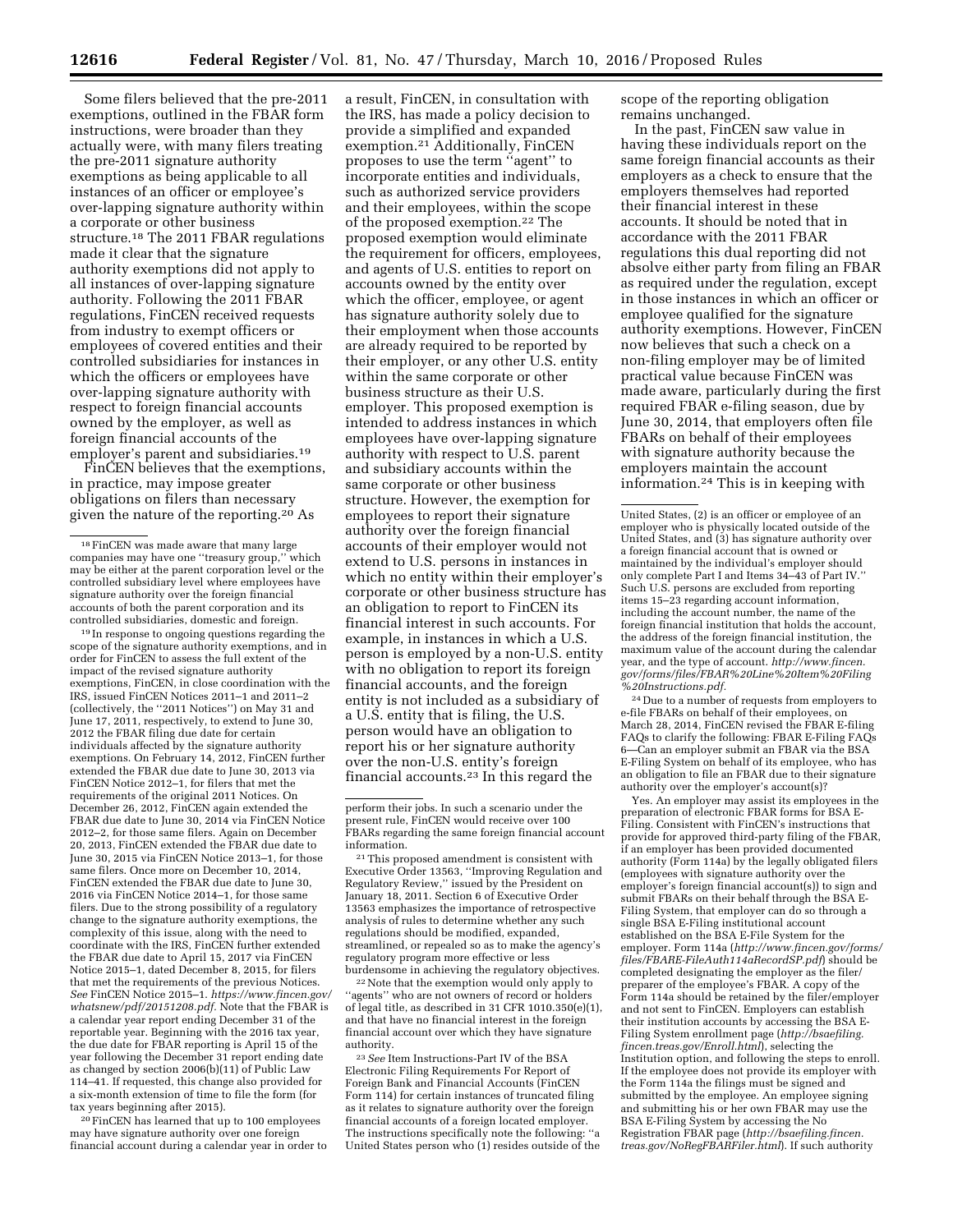the report's instructions prior to the 2011 FBAR regulations with respect to officers and employees of U.S. entities who had signature authority over, but no financial interest in, foreign financial accounts owned by the U.S. employer, which stated that if an employer notified the employee, in writing, that the required FBAR had been filed, the employee was relieved of filing on his or her own behalf.

To maintain transparency with respect to U.S. persons eligible for the exemption for officers, employees, or agents of U.S. entities, employers would be required to maintain information identifying all officers, employees, or agents with signature authority over, but no financial interest in, those same accounts. FinCEN proposes to require that this information be made available to FinCEN upon request and that such records be maintained for a period of 5 years. In instances in which a U.S. parent entity is filing a consolidated FBAR on behalf of itself and its controlled (*i.e.,* greater than 50-percent owned) subsidiaries required to file an FBAR, the U.S. parent entity would be responsible for maintaining information identifying all of its employees and its subsidiaries' employees with signature authority over such foreign financial accounts. In instances in which the U.S. parent entity and its controlled subsidiaries choose to file separate FBARs regarding their respective financial interest in foreign financial accounts, each such entity would be responsible for maintaining information identifying all employees with signature authority over such accounts, regardless of whether the employees are their own employees or are employed by another entity within the same corporate structure.

### *C. Special Rules Provisions—25 or More Foreign Financial Accounts*

While assessing options to address concerns raised by industry regarding the signature authority exemptions, FinCEN determined that the provisions limiting information reported with respect to situations where a filer has 25 or more foreign financial accounts also should be reevaluated. Under the ''special rules'' provisions at 31 CFR  $1010.350(g)(1)–(2)$ , when a person or entity has a financial interest in, or signature authority over, 25 or more foreign financial accounts, the filer is required to report the number of accounts and the filer's identifying

information (name, address, taxpayer identification number, and for individual filers date of birth).25 However, these filers are exempted from providing detailed account information on each of their foreign financial accounts. For instance, filers submitting FBARs covered by the special rules are not required to provide the account number, the name of the foreign financial institution that holds the account, the address of the foreign financial institution, the maximum value of the account during the calendar year, or the type of account.

In 2013, approximately 10,800 FBARs were filed by individuals or entities with financial interest in 25 or more foreign financial accounts. Those individuals or entities had a combined total of approximately 5,366,000 foreign financial accounts, which represents approximately 56% of the total number of all foreign financial accounts reported in 2013.26 As a result, FinCEN and law enforcement did not have detailed account information on any of these accounts because of the exemption for FBAR filers with 25 or more foreign financial accounts.

The FBAR regulations, originally issued in April 1972, 37 FR 6913, and amended in December 1977, 42 FR 63774, *previously* provided: *Each person subject to the jurisdiction of the United States (except a foreign subsidiary of a U.S. person) having a financial interest in, or signature or other authority over, a bank, securities or other financial account in a foreign country shall report such relationship to the Secretary for each year in which such relationship exists, and shall provide such information as shall be specified in a reporting form prescribed by the Secretary to be filed by such persons. Persons having a financial interest in 25 or more foreign financial accounts need only note that fact on the form. Such persons will be required to provide detailed information concerning each account when so requested by the Secretary or his delegate.* 

The preamble amending the FBAR regulation in 1977 noted the following: *[P]ersons having a financial interest in 25 or more foreign accounts will be required to provide detailed information concerning each account only when so requested by the Secretary or his delegate. This modification in filing* 

*procedure is designed to minimize the practical difficulties of reporting a large number of accounts by taxpayers having extensive international interests.* 

Since the implementation of this provision of the FBAR regulations over 35 years ago, the ease with which individuals can establish overseas accounts has increased and foreign accounts remain vulnerable to exploitation by those seeking to launder money, finance terrorist acts, or engage in other financial crimes. In addition, the implementation of BSA E-filing has made the technological limitations and practical difficulties of reporting the required information less burdensome to industry and individuals.

The provisions limiting information reported with respect to situations where a filer has 25 or more foreign financial accounts has created a significant gap in FinCEN's and law enforcement's ability to analyze a comprehensive set of data on all otherwise reportable foreign financial accounts. A lack of account numbers limits the applicability and efficacy of link analysis that can be done to expand investigations of potential criminal and civil violations of law. Moreover, the enhancement of FinCEN's analytical tools allows it to analyze larger amounts of data more effectively, therefore making account information reported on FBARs that much more accessible. These are just a few examples resulting from the information gap.

For these reasons, FinCEN is proposing to remove the provisions that limit the information reported with respect to situations when a filer has financial interest in, or signature authority over, 25 or more foreign financial accounts. Instead, all U.S. persons will be required to report detailed account information on all foreign financial accounts for which they have a financial interest or signature authority in those instances in which a signature authority exemption does not apply. This will enable FinCEN and law enforcement to receive detailed account information on *all* foreign financial accounts in which a U.S. person has financial interest for the first time since 1977.

### **III. Section-by-Section Analysis**

In an effort to strike the balance of providing FinCEN and law enforcement with the foreign financial account information useful to their investigations, while taking into consideration the burdens upon industry associated with employeerelated signature authority reporting, FinCEN is proposing to:

is not provided, the filings must be signed and submitted by the employee. In this case, the employee would be filing as an individual (*See*  FAQ 1 above). *[http://bsaefiling.fincen.treas.gov/](http://bsaefiling.fincen.treas.gov/docs/FBAR_EFILING_FAQ.pdf) [docs/FBAR](http://bsaefiling.fincen.treas.gov/docs/FBAR_EFILING_FAQ.pdf)*\_*EFILING*\_*FAQ.pdf.* 

<sup>25</sup>U.S. persons reporting signature authority over 25 or more foreign financial accounts are also required to report the name, address, and taxpayer identification number of the account owner.

<sup>26</sup> In 2013, approximately 4,167,000 foreign financial accounts were reported by filers with less than 25 foreign financial accounts.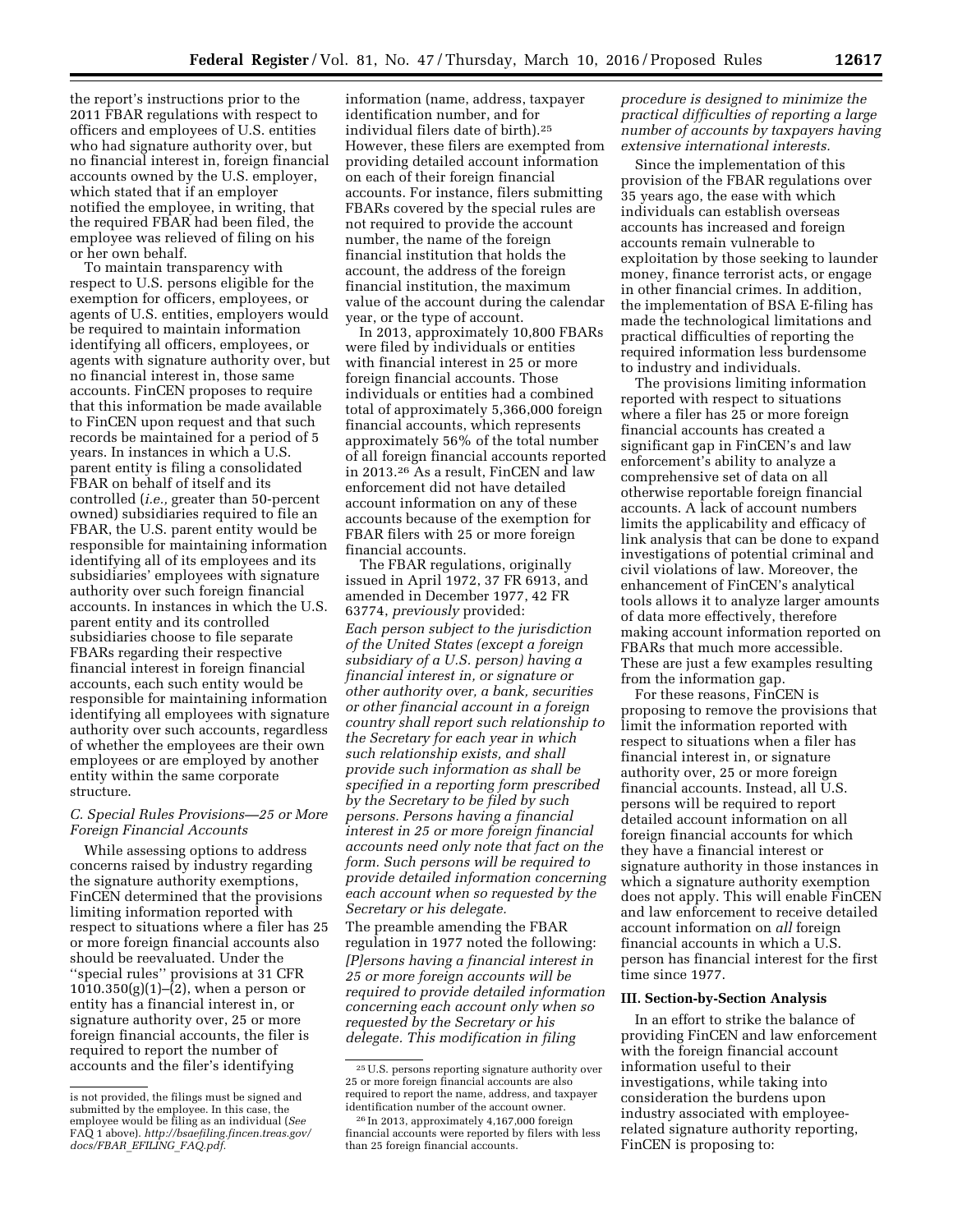• Amend the FBAR regulations by eliminating the requirement for officers, employees, and agents of U.S. entities to report signature authority over entityowned foreign financial accounts for which they have no financial interest, if those accounts are already required to be reported by their employer or any other entity within the same corporate or other business structure as their employer.27 Instead, entities/employers would be required to maintain information identifying all officers, employees, or agents with signature authority over those same accounts; this information would be maintained for a period of 5 years and made available to FinCEN upon request.

• Remove the provisions that limit the information required to be reported with respect to situations when a filer has 25 or more foreign financial accounts. As a result, U.S. persons with 25 or more foreign financial accounts would be required to provide the detailed account information that is already being provided by those U.S. persons with fewer than 25 foreign financial accounts.

• Make several other changes including a change to the filing date for FBARs to be filed in 2017 and a revision to reflect the electronic filing of FBARs.

### *A. Signature Authority Exemption Provision*

FinCEN proposes to amend 31 CFR 1010.350(f)(2) by removing the current signature authority exemptions and adding a single, broader signature authority exemption. The current signature authority exemptions at 31 CFR 1010.350(f)(2) apply to the following persons:

• An officer or employee of a bank that is examined by the Office of the Comptroller of the Currency, the Board of Governors of the Federal Reserve System, the Federal Deposit Insurance Corporation, the Office of Thrift Supervision, or the National Credit Union Administration need not report that he has signature or other authority over a foreign financial account owned or maintained by the bank if the officer or employee has no financial interest in the account.

• An officer or employee of a financial institution that is registered with and examined by the Securities and Exchange Commission or Commodity Futures Trading Commission need not report that he has signature or other authority over a foreign financial account owned or maintained by such financial institution if the officer or employee has no financial interest in the account.

• An officer or employee of an Authorized Service Provider need not report that he has signature or other authority over a foreign financial account owned or maintained by an investment company that is registered with the Securities and Exchange Commission if the officer or employee has no financial interest in the account. ''Authorized service provider'' means an entity that is registered with and examined by the Securities and Exchange Commission and that provides services to an investment company registered under the Investment Company Act of 1940.

• An officer or employee of an entity with a class of equity securities listed (or American depository receipts listed) on any United States national securities exchange need not report that he has signature or other authority over a foreign financial account of such entity if the officer or employee has no financial interest in the account. An officer or employee of a United States subsidiary of a United States entity with a class of equity securities listed on a United States national securities exchange need not file a report concerning signature or other authority over a foreign financial account of the subsidiary if he has no financial interest in the account and the United States subsidiary is included in a consolidated report of the parent filed under this section.

• An officer or employee of an entity that has a class of equity securities registered (or American depository receipts in respect of equity securities registered) under section 12(g) of the Securities Exchange Act need not report that he has signature or other authority over the foreign financial accounts of such entity or if he has no financial interest in the accounts.

Under the proposed signature authority exemption an officer, employee, or agent of an entity need not submit a report to FinCEN regarding signature or other authority over a foreign financial account in which such entity, or a subsidiary, parent entity, or other entity within the same corporate or other business structure of such entity has a financial interest, if the officer, employee, or agent has no financial interest in the account and the account is required to be reported under 31 CFR 1010.350 by the entity or any other entity within the same corporate or other business structure.28 An entity will be required to maintain information identifying all officers, employees, and

agents with signature or other authority over a foreign financial account in which it has financial interest and to provide this information when so requested by the Financial Crimes Enforcement Network. Such information regarding officers, employees, and agents shall be identified, and maintained by the entity, and shall be deemed to have been filed with FinCEN Form 114. Such records shall be retained for a period of 5 years.

This exemption would be available to all U.S. persons that currently have a reporting obligation solely due to their signature or other authority over the foreign financial accounts of their employers or any other entities within the same corporate or other business structure as their employers, except in those instances in which the entity that has a financial interest in the foreign financial account over which the officer, employee, or agent has signature authority does not have an obligation to report to FinCEN its financial interest in such accounts. This may be the case in instances in which a U.S. person is employed by a foreign entity and has signature authority over the foreign financial accounts of the foreign entity in which case the foreign entity/ employer has no obligation to report its financial interest to FinCEN under the FBAR regulations. If the officer, employee, or agent is eligible for this signature authority exemption, the employer that is required to report the account details of the foreign financial account on an FBAR due to its financial interest in the account would be required to maintain information identifying those officers, employees, or agents with signature or other authority over such account, which would be made available to FinCEN upon request. Such records would be required to be retained for a period of 5 years.29

## *B. Special Rules Provisions—25 or More Foreign Financial Accounts*

FinCEN proposes to remove 31 CFR  $1010.350(g)(1)$  and (2). Under those existing provisions, a United States person having a financial interest in 25 or more foreign financial accounts need only provide the number of financial accounts and certain other basic information on the report, but will be required to provide detailed information concerning each account when so requested by the Secretary or his delegate. Similarly, under those existing

<sup>27</sup>*See supra* note 17. 28*See supra* note 17.

<sup>29</sup>FinCEN understands that, as part of a final rule, it would need to determine the effect of the provisions of this proposed rule on earlier FBAR deferrals pursuant to FinCEN Notices 2011–1; 2011–2; 2012–1; 2012–2; 2013–1; 2014–1; and 2015–1. *See* IV. Questions for Public Comment.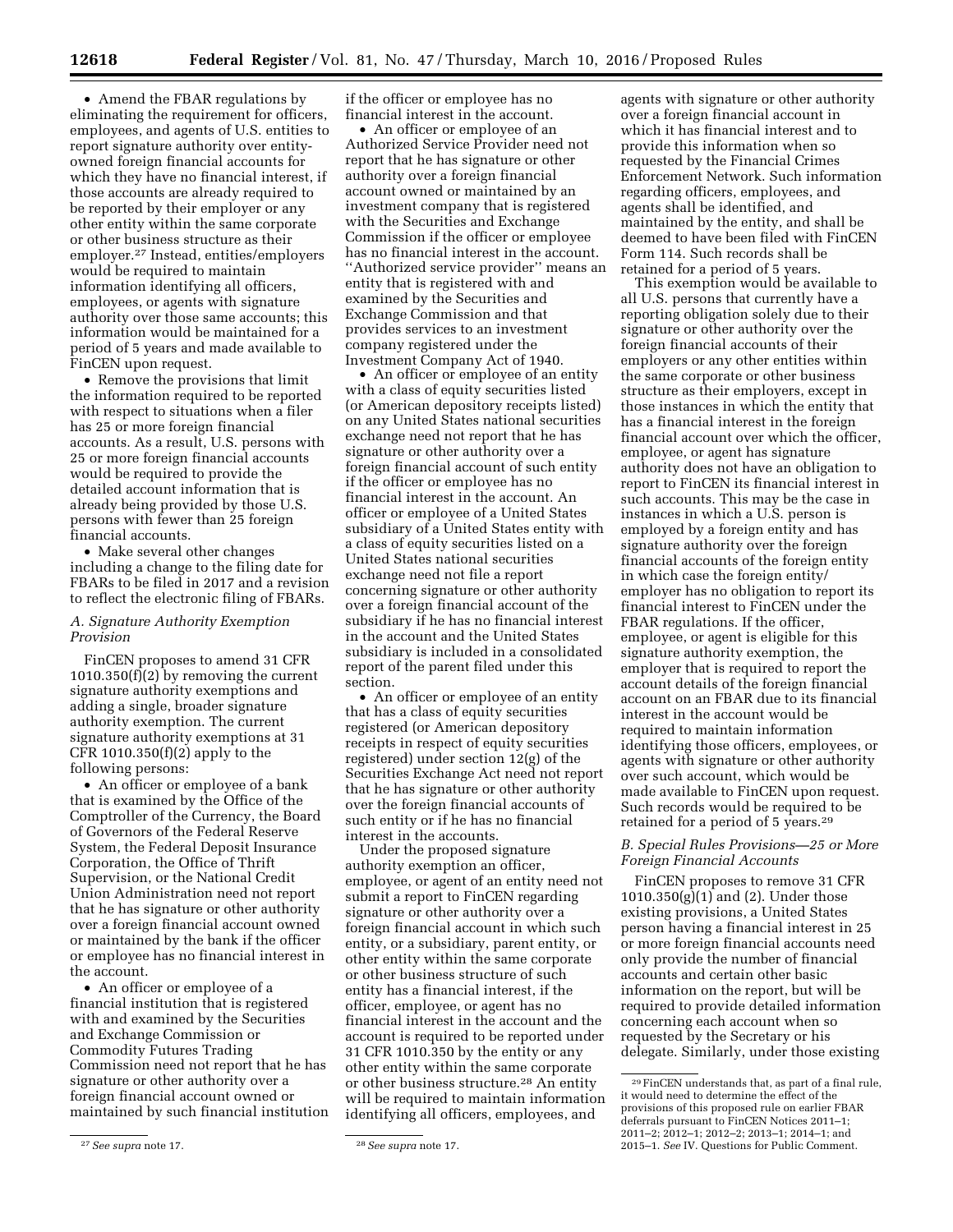provisions, a United States person having signature or other authority over 25 or more foreign financial accounts need only provide the number of financial accounts and certain other basic information on the report, but will be required to provide detailed information concerning each account when so requested by the Secretary or his delegate.

Under the proposal, detailed account information on all foreign financial accounts in which a U.S. person has financial interest would be reported for the first time, due to the removal of the special rules.30 As noted above, in 2013, approximately 10,800 FBARs were filed by individuals or entities with financial interest in 25 or more foreign financial accounts. Those individuals or entities had a financial interest in a combined total of approximately 5,366,000 foreign financial accounts. U.S. persons are already required to maintain and make available upon request detailed account information on all foreign financial accounts in which they have financial interest or signature authority, which may assist in filing the FBARs that the proposed rule would require of U.S. persons with 25 or more foreign financial accounts.31

#### *C. Other Proposed Revisions*

The revisions to the signature authority exemption provision and the special rules provisions require certain other revisions to the regulation text for the purpose of consistency and order throughout §§ 1010.350, 1010.306, and 1010.420.

Revise § 1010.350(a); § 1010.306(c) and (e); and § 1010.420

Paragraph (a) of § 1010.350 is being revised to strike the last sentence of the paragraph which makes reference to the current special rules regarding persons with 25 or more foreign financial accounts.

Paragraph (a) of § 1010.350 is also being revised to reflect the change in the name of the FBAR form from TD–F 90– 22.1 to FinCEN Form 114 and to reflect the reporting, electronically through BSA E-Filing, of the FBAR form to FinCEN as well as the reporting, on a return, to the Commissioner of Internal Revenue. This technical change will also be reflected in §§ 1010.306(c) and (e) and 1010.420. Section 1010.306(c) is being revised to reflect the new FBAR

filing due date of April 15, effective with the 2016 reporting year, in accordance with section 2006(b)(11) of Public Law 114–41. In addition, § 1010.306(c) is being revised to reflect that extensions to October 15 of the reporting year are available upon request, also in accordance with section 2006(b)(11) of Public Law 114–41. Section 1010.420 is also being revised to include a few other minor changes.

### Re-Designate Paragraphs (g)(3) Through (5) of § 1010.350 as Paragraphs (g)(1) Through (3)

Because § 1010.350(g)(1) and (2) special rules regarding reporting on 25 or more foreign financial accounts are being removed, the remainder of the special rules designated as paragraph (g)(3) Consolidated reports; paragraph (g)(4) Participants and beneficiaries in certain retirement plans; and paragraphs (g)(5) Certain trust beneficiaries are being re-designated as paragraphs (g)(1) through (3).

## *D. Revisions to FinCEN Form 114*

If the proposed rule is finalized, consistent with the proposed removal of special rules provisions regarding 25 or more foreign financial accounts, FinCEN would remove FinCEN Form 114 data field 14a (Does the filer have a financial interest in 25 or more financial accounts?); and data field 14b (Does the filer have signature authority over, but no financial interest in, 25 or more foreign financial accounts?). No other FinCEN Form 114 data fields would need to be amended as a result of the proposed revisions to the FBAR regulations. While no other data fields will be changed, several existing data fields in each section will be designated as ''critical'' requiring completion for the FBAR to be accepted by BSA E-Filing. The batch filing electronic filing specifications will also require updating to the same standard. Upon finalizing the revisions to the FBAR as proposed in this NPRM, FinCEN would also amend the FinCEN Form 114 instructions consistent with the revisions to the FBAR regulations.32

#### **IV. Questions for Public Comment**

A. FinCEN requests comment on whether expanding the signature authority exemption provision as proposed will reduce burden, and if so, by how much.

B. FinCEN requests comment on whether it should allow entities and individuals to rely upon the provisions of this proposed rule, if finalized, with regard to FBAR filings properly deferred pursuant to FinCEN Notices 2011–1; 2011–2; 2012–1; 2012–2; 2013–1; 2014– 1; and 2015–1.

C. FinCEN requests comment on whether removing the special rules provisions regarding reporting on 25 or more foreign financial accounts will increase burden on impacted entities and individuals, and if so, by how much. Specifically, will technological costs be incurred to implement systems to transfer account information to the BSA E-filing system for FBAR reporting?

D. If technological modifications are necessary to report 25 or more foreign financial accounts, FinCEN requests comment on the estimated timeframe to implement those modifications.

E. FinCEN requests comment on whether the amendments in this proposed rule regarding broadening signature authority exemptions combined with the removal of the special rules regarding 25 or more foreign financial accounts will increase or decrease burden on those entities and individuals impacted by both amendments to the FBAR regulation, and if so, by how much.

## **V. Regulatory Flexibility Act**

Pursuant to the Regulatory Flexibility Act (5 U.S.C. 601 *et seq.*), FinCEN certifies that these proposed regulation revisions will not have a significant economic impact on a substantial number of small entities. The proposed rule applies to U.S. persons, a term which includes entities of all sizes and individuals, if they have reportable accounts under this rule. However, we expect that small entities will be less likely to have reportable foreign financial accounts or to have many such accounts, unlike larger entities, which likely have a broader base of business operations. In addition, we expect a reduction in burden for individuals, because FinCEN is exempting all individuals that currently have a reporting obligation solely due to their signature authority over the foreign financial accounts of their employers or any other entities within the same corporate or other business structure as their employers, except in those instances in which no such entity has an obligation to report to FinCEN its financial interest in such accounts.

With regard to the proposed amendment to remove the provisions that limit the information required to be reported with respect to situations when a filer has 25 or more foreign financial accounts, FinCEN expects that most U.S. persons reporting on 25 or more foreign financial accounts will be large

<sup>30</sup>As discussed above, detailed account information includes: the account number, the name of the foreign financial institution that holds the account, the address of the foreign financial institution, the maximum value of the account during the calendar year, and the type of account.

<sup>31</sup>*See* 31 CFR 1010.420.

<sup>32</sup>FinCEN Form 114 instructions—*[http://www.](http://www.fincen.gov/forms/files/FBAR%20Line%20Item%20Filing%20Instructions.pdf) [fincen.gov/forms/files/FBAR%20Line%20Item%20](http://www.fincen.gov/forms/files/FBAR%20Line%20Item%20Filing%20Instructions.pdf) [Filing%20Instructions.pdf.](http://www.fincen.gov/forms/files/FBAR%20Line%20Item%20Filing%20Instructions.pdf)*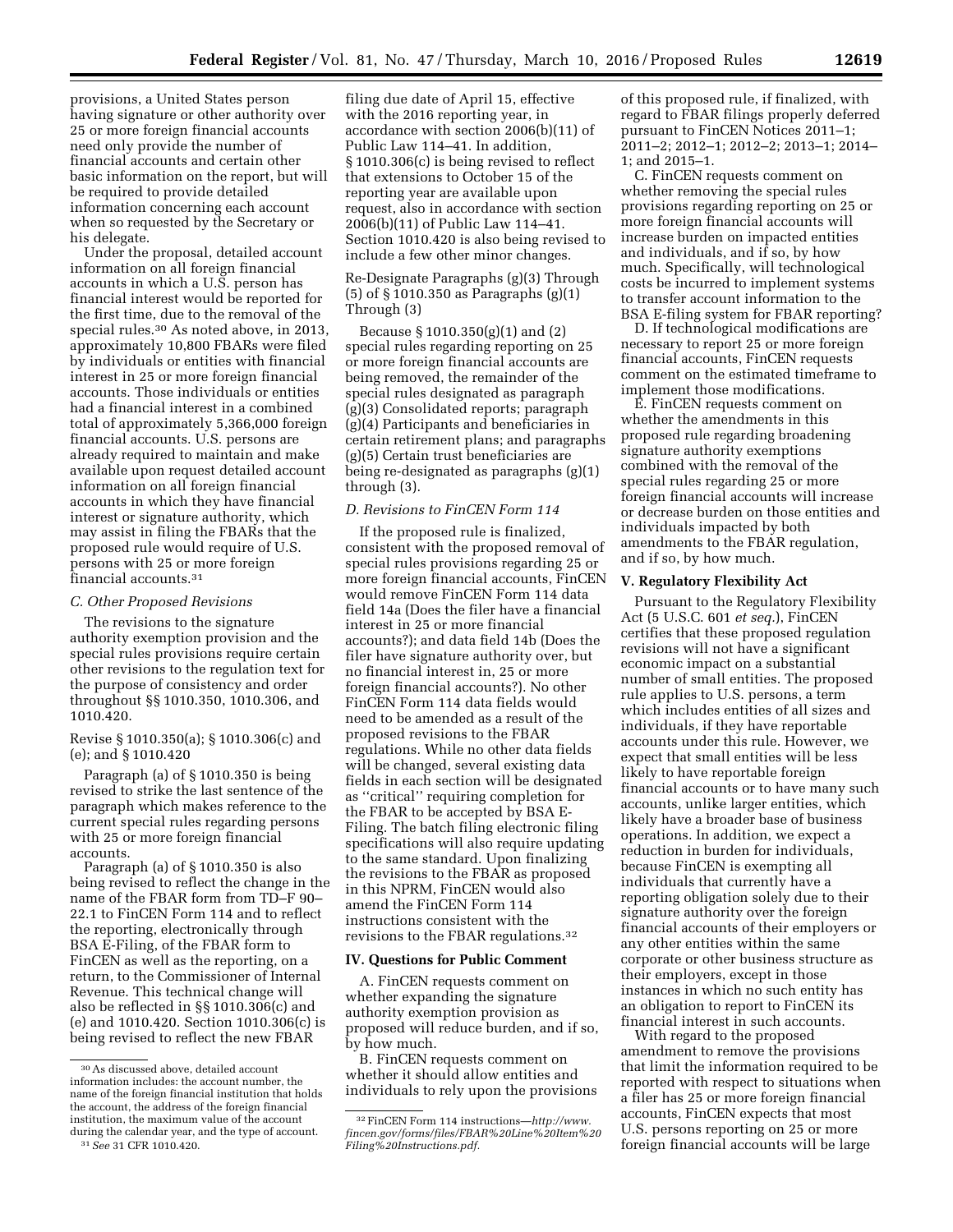entities. U.S. persons with 25 or more foreign financial accounts reportable on the FBAR will be required to provide the same account information currently required to be provided by U.S. persons with less than 25 foreign financial accounts. The information required to be reported on the FBAR is basic information U.S. persons will have received on account statements from the foreign financial institutions at which the accounts are opened and maintained. Those statements will provide a U.S. person with the information about an account needed to file the FBAR. No special accounting or legal skills would be necessary to transfer the basic information required to be reported, such as the name of the foreign financial institution, the type of account, and the account number, to the FBAR. FinCEN requests comment on the accuracy of the statement that the regulations in this document will not have a significant economic impact on a substantial number of small entities.

#### **VI. Executive Order 13563 and 12866**

Executive Orders 13563 and 12866 direct agencies to assess costs and benefits of available regulatory alternatives and, if regulation is necessary, to select regulatory approaches that maximize net benefits (including potential economic, environmental, public health and safety effects, distributive impacts, and equity). Executive Order 13563 emphasizes the importance of quantifying both costs and benefits, of reducing costs, of harmonizing rules, and of promoting flexibility. This rule has been designated a ''significant regulatory action'' although not economically significant, under section 3(f) of Executive Order 12866. Accordingly, the rule has been reviewed by the Office of Management and Budget.

### **VII. Paperwork Reduction Act (''PRA'') Notices**

The reporting requirements contained in this proposed rule (31 CFR 1010.350) are being submitted to the Office of Management and Budget for review in accordance with the Paperwork Reduction Act of 1995 (44 U.S.C. 3507(d)). Comments concerning the estimated burden and other questions should be sent to the Desk Officer for the Department of the Treasury, Office of Information and Regulatory Affairs, Office of Management and Budget, Paperwork Reduction Project (1506), Washington, DC 20503 with a copy to FinCEN by mail, or comments may be submitted by email to *oira*\_*[submission@](mailto:oira_submission@omb.eop.gov) [omb.eop.gov.](mailto:oira_submission@omb.eop.gov)* Please submit comments

by one method only. Comments are welcome and must be received by May 9, 2016. In accordance with requirements of the Paperwork Reduction Act of 1995, 44 U.S.C. 3506(c)(2)(A), and its implementing regulations, 5 CFR part 1320, the following information concerning the collection of information of the *Amendment to the Bank Secrecy Act Regulations—Reports of Foreign Financial Accounts* is presented to assist those persons wishing to comment on the information collection.

## *Signature Authority Exemption Provision*

The proposed rulemaking seeks to expand and clarify the exemption to the signature authority reporting requirement. By making the signature authority exemption broader and clearer there is potential for a reduction in signature authority reporting by individuals with signature authority over, but no financial interest in, foreign financial accounts.

The proposed rulemaking also seeks to clarify that entities/employers would be required to maintain information identifying all officers and employees with signature authority over the foreign financial accounts in which the entities/ employers have financial interest; this information would be retained for a period of 5 years and be made available to FinCEN upon request. FinCEN expects there will be little to no effect on burden as a result of this recordkeeping requirement since these entities/employers, in all likelihood, maintain this information in the normal course of business.

*Description of Affected Filers:*  Individuals/agents with signature authority over, but no financial interest in, foreign financial accounts reportable by the individual/agent under 31 CFR 1010.350 solely due to their employment.

*Estimate Number of Affected Filing Individuals:* 5,660. Approximately 11,600 FBARs were filed by U.S. persons in 2013 solely due to reporting on signature authority, but no financial interest. Of those FBARs, approximately 280 were filed by a U.S. person who was reporting signature authority over the foreign financial account of an account owner with a foreign address. As a result of questions raised by industry, we estimate that at least 50 percent of the remaining FBARs  $(11,600 - 280)$ 11,320) were filed by individuals with signature authority over, but no financial interest in, a foreign financial

account, solely due to their employment.33

*Estimate Average Annual Burden Hours Reduction Per Affected Filer:* The estimated average burden reduction associated with the reporting requirement in this rule will vary depending on the number of reportable accounts. Based on past filings, we estimate that the average reporting burden will range from approximately twenty minutes to one hour and that the average reporting burden will be approximately 45 minutes. The reporting burden is reflected in the burden listed for completing FinCEN Form 114 (See OMB Control Number 1506–0009).

*Estimated Total Annual Burden Reduction:* 4,245 hours.34

### *Removal of Special Rules Provisions— 25 or More Foreign Financial Accounts*

The proposed rulemaking also seeks to remove the special rules permitting limited account information to be reported on the FBAR when a person has financial interest in or signature authority over 25 or more foreign financial accounts. There should not be a net increase in the number of FBARs filed, although there will be a net increase in the time it takes to file an FBAR when reporting 25 or more accounts. However, individuals are already required to maintain records regarding account information for such foreign financial accounts under the rule, therefore there will be no impact on the recordkeeping requirement, and these records can be leveraged to obtain the information necessary to report.

*Description of Affected Filers:*  Individuals and entities that maintain 25 or more foreign financial accounts reportable under 31 CFR 1010.350.

*Estimate Number of Affected Filing Individuals and Entities:* 12,580.35

34 5,660 filers multiplied by 45 minutes and converted to hours is 4,245 hours.

35This figure represents the actual number of FBARs filed in calendar year 2013 when 25 or more foreign financial accounts were reported. 10,800 FBARs were filed by U.S. persons reporting financial interest in 25 or more foreign financial accounts. 8,900 FBARs were filed by U.S. persons reporting signature authority over 25 or more foreign financial accounts. FinCEN estimates that at least 80 percent of these FBARs were filed by individuals with signature authority over, but no financial interest in, a foreign financial account,

<sup>33</sup>FinCEN is excluding FBARs filed by a U.S. person who was reporting signature authority over the foreign financial account of an account owner with a foreign address because such scenarios likely include individuals reporting signature authority solely due to their employment with a foreign parent corporation. In such a scenario, the proposed signature authority exemption would not apply because a foreign parent corporation does not have a requirement to report its financial interest in a foreign financial account on the FBAR.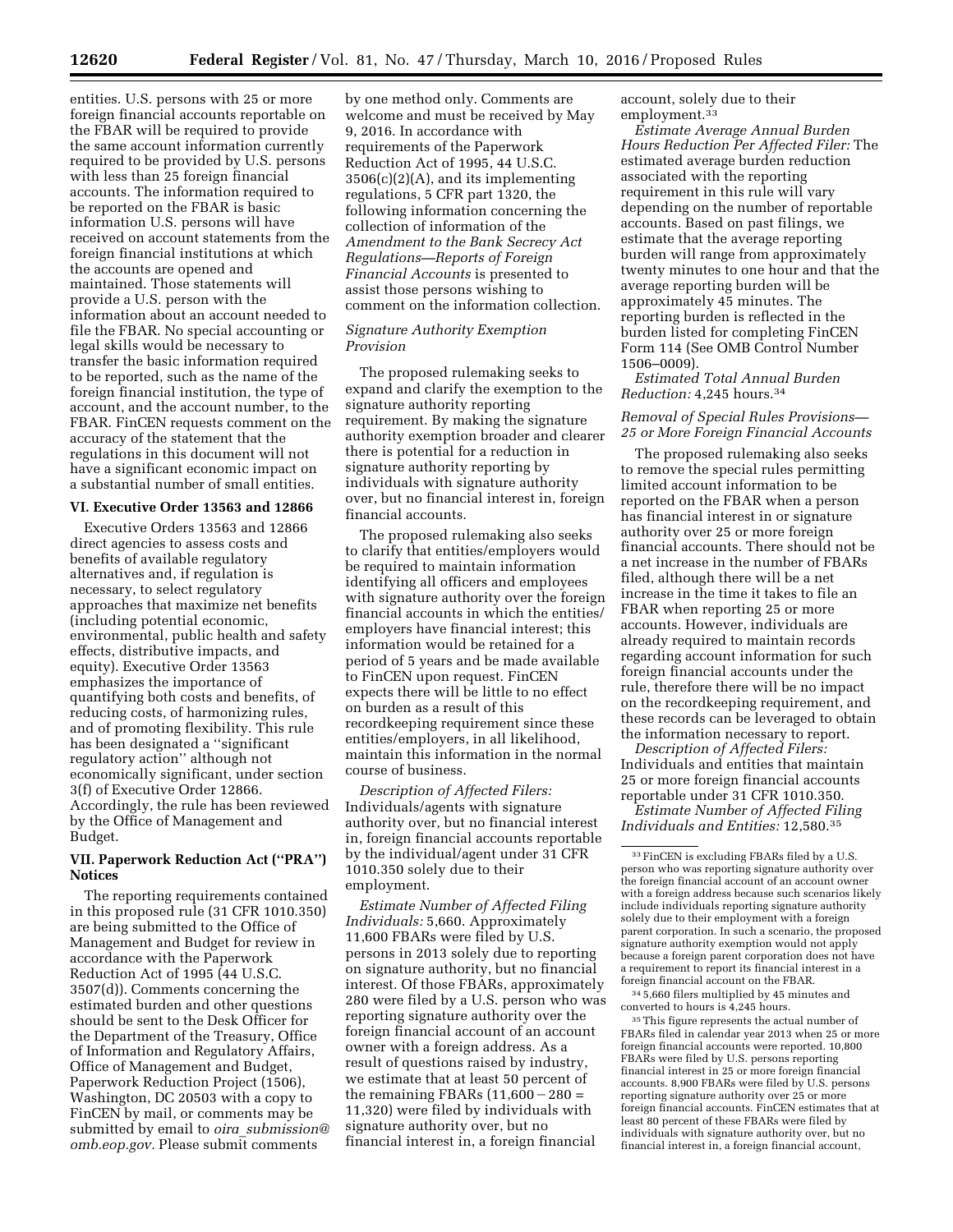*Estimate Average Annual Burden Hours Per Affected Filer:* The estimated average burden associated with the reporting requirement (FBAR form completion) will vary depending on the number of reportable accounts. FinCEN estimates that the average increase in the reporting burden will be approximately 2 minutes per foreign financial account reported on the FBAR. In 2013, approximately 10,800 FBARs were filed by individuals or entities with financial interest in 25 or more foreign financial accounts. Those entities had a combined total of approximately 5,366,000 foreign financial accounts. The average number of foreign financial accounts reported per FBAR filed was 497. This translates to approximately 16.6 burden hours per affected filer.<sup>36</sup> The reporting burden is reflected in the burden listed for completing FinCEN Form 114 (See OMB Control Number 1506–0009).

*Estimated Total Annual Burden:*  208,828 hours (12,580 FBARs × 16.6 hours per FBAR filer).

*Summary Total of Estimated Annual Burden:* 204,583 hours  $(208,828-4,245).$ 

#### *Questions for Comment*

FinCEN specifically invites comment on the accuracy of FinCEN's estimate of the burden on respondents and any other aspects of our PRA estimates. Comments are specifically requested concerning: (a) Whether the proposed collection of information is necessary for the proper performance of the functions of FinCEN, including whether the information will have practical utility; (b) the accuracy of the estimated burden associated with the proposed collection of information; (c) how the quality, utility, and clarity of the information to be collected may be enhanced; and (d) how the burden of complying with the proposed collection of information may be minimized,

36 497 accounts multiplied by 2 minutes per account and converted to hours is 16.6 hours.

including through the application of automated collection techniques or other forms of information technology.

### **VIII. Unfunded Mandates Act of 1995 Statement**

Section 202 of the Unfunded Mandates Reform Act of 1995 (''Unfunded Mandates Act''), Public Law 104–4 (March 22, 1995), requires that an agency prepare a budgetary impact statement before promulgating a rule that may result in expenditure by state, local, and tribal governments, in the aggregate, or by the private sector, of \$100 million or more in any one year. If a budgetary impact statement is required, section 202 of the Unfunded Mandates Act also requires an agency to identify and consider a reasonable number of regulatory alternatives before promulgating a rule. FinCEN has determined that it is not required to prepare a written statement under section 202 and has concluded that on balance the proposals in the Notice of Proposed Rulemaking provide the most cost-effective and least burdensome alternative to achieve the objectives of the rule.

### **List of Subjects in 31 CFR Part 1010**

Administrative practice and procedure, Banks, Banking, Brokers, Currency, Foreign banking, Foreign currencies, Gambling, Investigations, Penalties, Reporting and recordkeeping requirements, Securities, Terrorism.

### **Proposed Amendments to the Regulations**

For the reasons set forth above in the preamble, 31 CFR part 1010 is proposed to be amended as follows:

## **PART 1010—GENERAL PROVISIONS**

■ 1. The authority citation for part 1010 continues to read as follows:

**Authority:** 12 U.S.C. 1829b and 1951–1959; 31 U.S.C. 5311–5314 and 5316–5332; title III, sec. 314, Pub. L. 107–56, 115 Stat. 307; sec. 2006, Pub. L. 114–41, 129 Stat. 457.

■ 2. Amend § 1010.306 by revising paragraphs (c) and (e) to read as follows:

# **§ 1010.306 Filing of reports.**  \* \* \* \* \*

(c) Reports required by § 1010.350 are to be filed electronically through BSA E-File with the Financial Crimes Enforcement Network and shall be filed on or before April 15 of each calendar year with respect to foreign financial accounts that had an aggregate value in excess of \$10,000 at any time during the previous calendar year. Extensions to

October 15 of the reporting year are available upon request.

\* \* \* \* \* (e) Forms to be used in making the reports required by § 1010.311, § 1010.313, § 1010.350, § 1020.315, § 1021.311, or § 1021.313 of this chapter may be obtained from the Financial Crimes Enforcement Network BSA E-Filing system. Forms to be used in making the reports required by § 1010.340 may be obtained from the U.S. Customs and Border Protection or the Financial Crimes Enforcement Network.

■ 3. Amend § 1010.350 as follows:

 $\blacksquare$  a. Revise paragraphs (a) and (f)(2);

■ b. Remove paragraphs (g)(1) and (2); and

 $\blacksquare$  c. Redesignate paragraphs (g)(3) through (5) as paragraphs (g)(1) through (3).

The revisions read as follows:

#### **§ 1010.350 Reports of foreign financial accounts.**

(a) *In general.* Each United States person having a financial interest in, or signature or other authority over, a bank, securities, or other financial account in a foreign country shall report such relationship to the Commissioner of Internal Revenue on a return for each year in which such relationship exists and shall provide the Financial Crimes Enforcement Network, through BSA E-Filing, with such information as shall be specified in a reporting form prescribed under 31 U.S.C. 5314 to be filed by such persons. The form prescribed under section 5314 is the Report of Foreign Bank and Financial Accounts (FinCEN Form 114).

\* \* \* \* \*

(f) \* \* \*

(2) *Exemption.* An officer, employee, or agent of an entity need not submit a report to the Financial Crimes Enforcement Network regarding signature or other authority over a foreign financial account in which such entity, or a subsidiary, parent, or another entity within the same corporate or other business structure of such entity has a financial interest, if the officer, employee, or agent has no financial interest in the account and the account is required to be reported under 31 CFR 1010.350 by the entity or any other entity within the same corporate or other business structure. An entity will be required to maintain information identifying all officers, employees, and agents with signature or other authority over a foreign financial account in which it has financial interest and to provide this information when so requested by the Financial Crimes Enforcement Network. Such information

solely due to their employment. Based on questions raised by industry following the issuance of the 2011 FBAR final rule, FinCEN believes that most FBAR reporting on signature authority over 25 or more foreign financial accounts is by individuals who are reporting solely due to their signature authority over their employers' foreign financial accounts. Because FinCEN is proposing to exempt all of those FBAR filers due to such scenarios, so long as those accounts are already required to be reported by their employer or another entity with the same corporate structure as their employer, we have factored that into our estimate of the number of FBARs we expect to be filed by U.S. persons with 25 or more foreign financial accounts due to signature authority.  $(8,900$  FBARs  $\times$  0.2 = 1,780). The estimated total FBARs to be reported with 25 or more foreign financial accounts due to financial interest and signature authority is 12,580 (10,800 + 1,780).